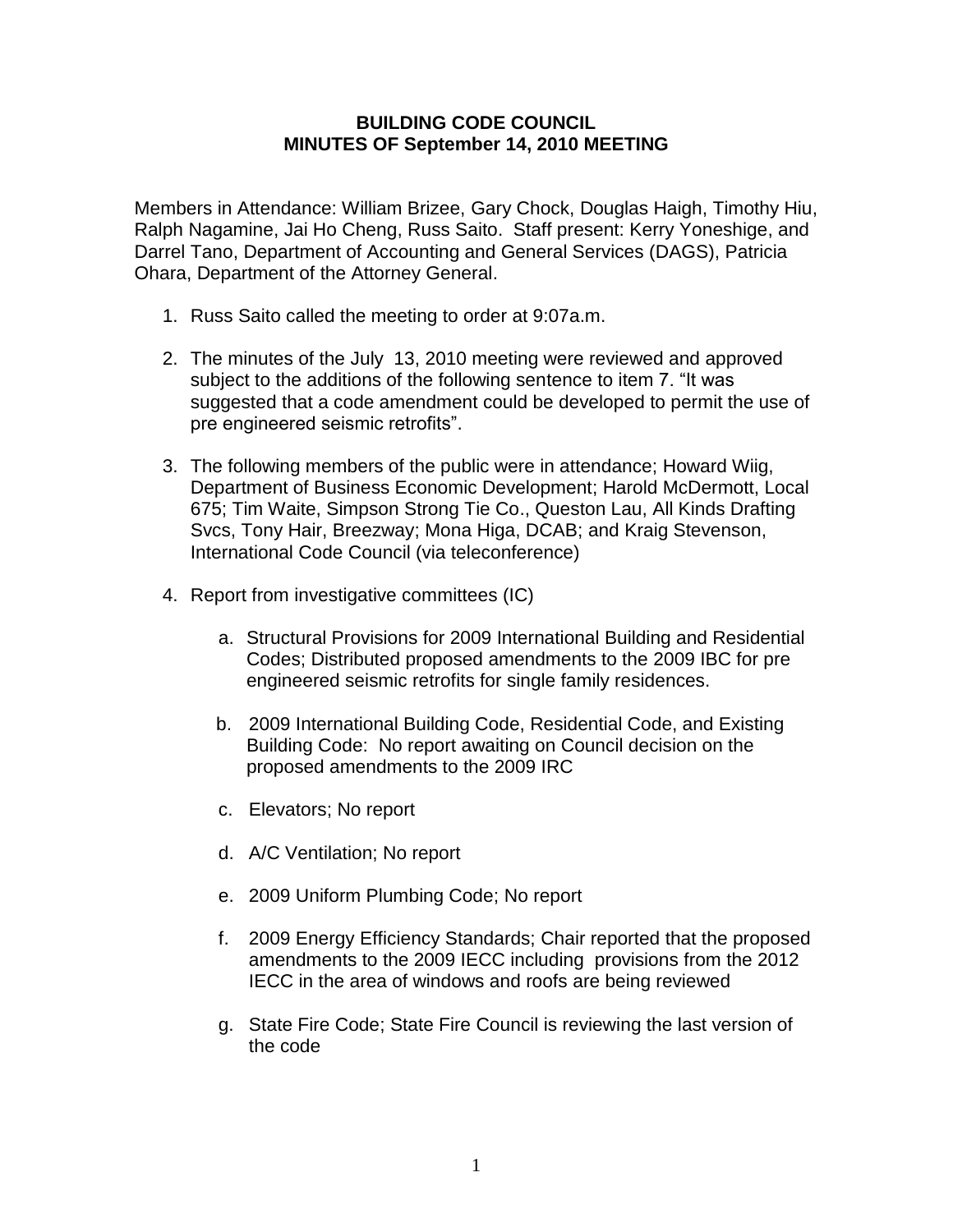- h. Training on State building codes; Training on the IECC and other codes being conducted on Oahu and neighbor islands through October.
- i. Window exemption template; Howard Wiig reported that there is only one outstanding question which should be resolved shortly to finalize the template.
- j. Fire sprinkler; Socrates Bratakos requested that the investigative committee's name be changed to "Investigative Committee for Fire Sprinkler Implementation in New 1 and 2 family dwellings" which was approved. The investigative committee members will be formally requesting a kick off meeting with all stake holders. A memo from either the State Fire Council or the Building Code Council will be sent to the stake holders inviting them to the kick off meeting. Socates Bratakos also provided the Council with fire sprinkler requirements currently in effect for new residential construction.
- k. Communication and training; Howard Wiig reported that committee members agreed that communication of new building codes adopted should be done through communication via the various professional organizations Council members are in. Also, DBEDT consultants engaged for public relations work may be utilized to publicize the new codes.
- 5. Adoption of administrative rules
	- a. State Residential Code; The draft amendments are awaiting preliminary approval at the Governor's office to go to public hearing. Kerry Yoneshige also noted that the proposed rules were approved by the Small Business Regulatory Review Board to proceed to public hearing.
- 6. The proposed amendments to the 2009 IBC were reviewed and a motion was made by Doug Haigh for the acceptance of the proposed amendments by the Council and the submission of them to the Subcommittee of County Building Officials for review and recommendation. William Brizee seconded the motion and the Council voted unanimously for the adoption.
- 7. Doug Haigh made a motion seconded by Tim Hiu to accept the proposed amendments to the 2009 IRC and transmit them to the Subcommittee of County Officials for review and recommendation. The Council unanimously approved the motion.